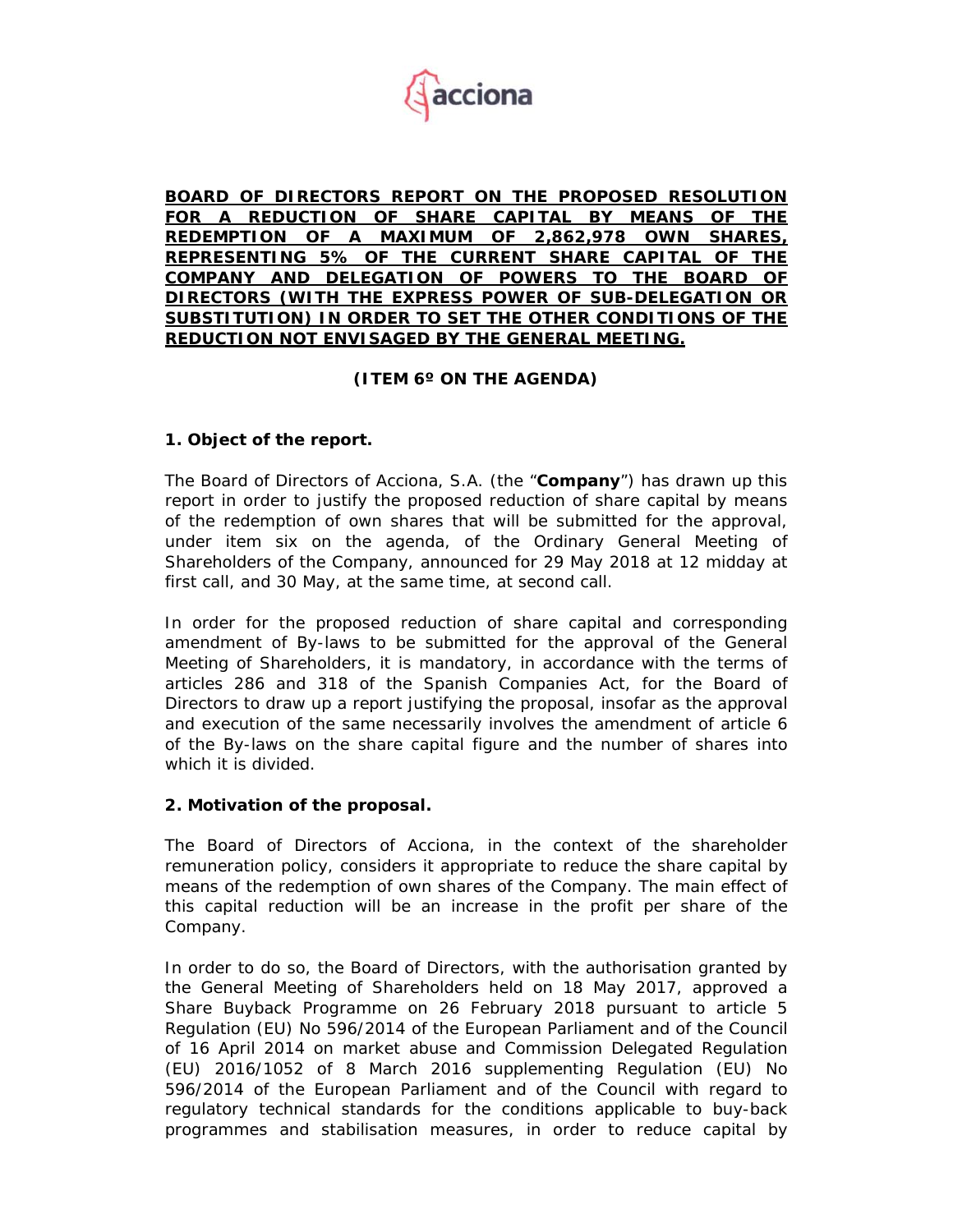

means of the redemption of own shares and, to a lesser extent, comply with any obligations that may derive from the Share Delivery Programmes for executive directors, managers and employees of the Group (the **"Buyback Programme"** or the **"Programme"**)

The Programme will affect a maximum of 2,862,978 shares, representing 5%, approximately, of the share capital of the Company and its monetary amount will total 233,332,707 euros. The shares will be purchased at market price, in accordance with the price and volume conditions established in article 3 of Regulation 2016/1052. The Programme will remain in force until 27 March 2019, although the Company may terminate the Programme if, prior to the deadline date set, it has acquired the maximum number of shares authorised by the Board of Directors or if any other circumstances arises that makes such action advisable. The CNMV has been notified of the main characteristics of the Buyback Programme, which were published as Relevant Events on 27 and 28 March 2018 and 05 April 2018, with registration numbers 263541, 263546 and 263770 respectively. The capital increase will only involve the redemption of own shares of the Company that it acquires under the Buyback Programme excluding the shares that are destined to meet the delivery plans for executive directors and Group employees. The Programme, in addition to being the channel for acquiring part of the own shares to be redeemed in the Capital Reduction, also has the advantage of favouring the liquidity of the shares.

## **3. Main terms and conditions of the reduction of share capital.**

It is proposed to reduce the share capital of ACCIONA, S.A. by the amount resulting from the sum of the aggregate nominal value, with the maximum of 2,862,978 euros (the **"Maximum Limit"**), of the own shares, each with a face of one euro, that are acquired for redemption via the Buyback Programme of up to 2,862,978 own shares that will be in force until 27 March 2019 at the latest, approved by the Board of Directors on 26 February 2018 pursuant to Regulation (EU) No 596/2014 of the European Parliament and of the Council of 16 April 2014 on market abuse and Commission Delegated Regulation (EU) 2016/1052 of 8 March 2016 supplementing Regulation (EU) No 596/2014 of the European Parliament and of the Council with regard to regulatory technical standards for the conditions applicable to buy-back programmes and stabilisation measures.

The Buyback Programme approved by the Board of Directors is subject to two quantitative limits in terms of the amount of the investment and the number of shares to be acquired:

**(i)** The maximum net investment in the Buyback Programme will be 233,332,707 million euros (the "**Maximum Investment**").

**(ii)** The number of shares to be acquired under the Buyback Programme will not exceed 2,862,978, representing approximately 5% of the share capital of the Company at the date of approval of the Programme.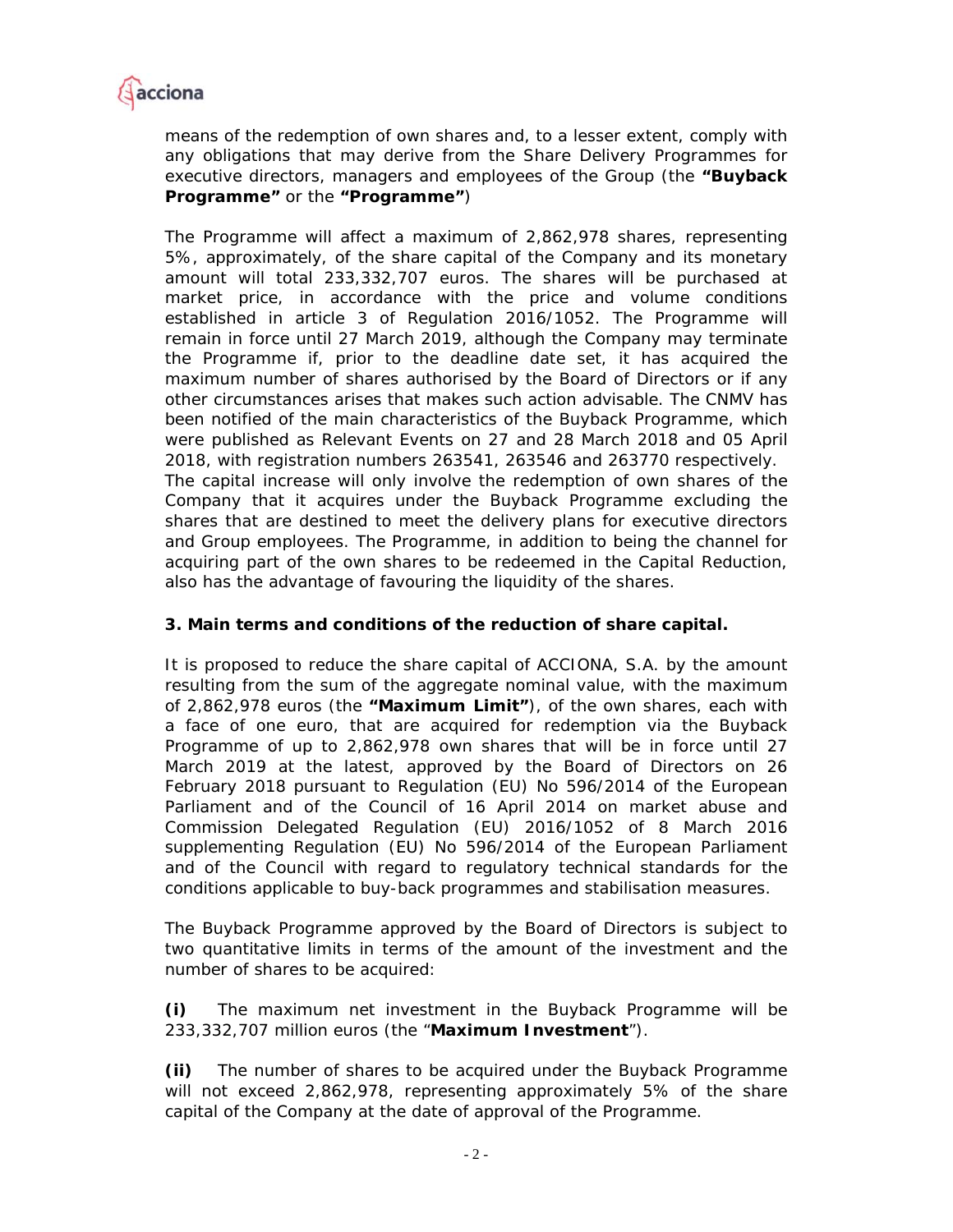

As a result, the maximum figure of the capital reduction will be 2,862,978 euros, by means of the redemption of a maximum of 2,862,978 own shares, each with a face value of one euro, representing a maximum of roughly 5% of the share capital at the time of adoption of the resolution.

In the event the General Meeting approves the proposed resolution addressed by this report, the definitive figure of the capital reduction will be set by the Board of Directors of the Company (with the express power of sub-delegation or substitution) depending on the final number of shares acquired under the Buyback Programme, provided it does not exceed the above-mentioned Maximum Limit and being excluding the shares that are destined to cover the delivery plans for executive directors, managers and employees of the Group.

The Capital Reduction does not involve a return of the contributions made by the shareholders as the Company itself is the holder of the shares to be redeemed, which will be carried out charged to unrestricted reserves, by means of the provisioning of a reserve for redeemed capital with a nominal value of the redeemed shares, which will only be used subject to the same requirements as those envisaged for the reduction of share capital, in accordance with the terms of Article 335 c) of the Spanish Companies Act. As a result, pursuant to the terms of said precept, the creditors of the Company will not have the right of opposition referred to in article 334 of the same Act.

Moreover, in the event the proposal is approved, article 6 of the By-laws of the Company would be amended, in order to reflect the new capital figure and the new number of shares in circulation, once the own shares whose redemption is proposed have been deducted.

It is likewise proposed that the General Meeting of Shareholders empower the Board of Directors to execute the capital reduction resolution (with the express power of sub-delegation or substitution pursuant to the terms of article 249.bis of the Spanish Companies Act), within a term of no more than one month as of the termination of the Buyback Programme.

In this regard, the management body will be in a position to decide, within a reasonable term, which the most appropriate moment to proceed with the execution of the reduction is, in view of the situation of the market and of the Company, as well as any other factors, internal and external, that may be relevant. Moreover, it is proposed to empower the Board (with the express power to be subdelegated or substituted) to determine those aspects that have not been expressly set in the proposed resolution or that are a consequence of the same, and take any steps and execute and public or private documents necessary or appropriate for the fullest execution of the capital reduction. In particular, and including but not limited, it is proposed that the Board of Directors to set the final figure of the capital reduction in view of the resolution ultimately adopted by the General Meeting and establish any other circumstances necessary to implement it, drafting a new wording for the article of the By-laws on share capital, to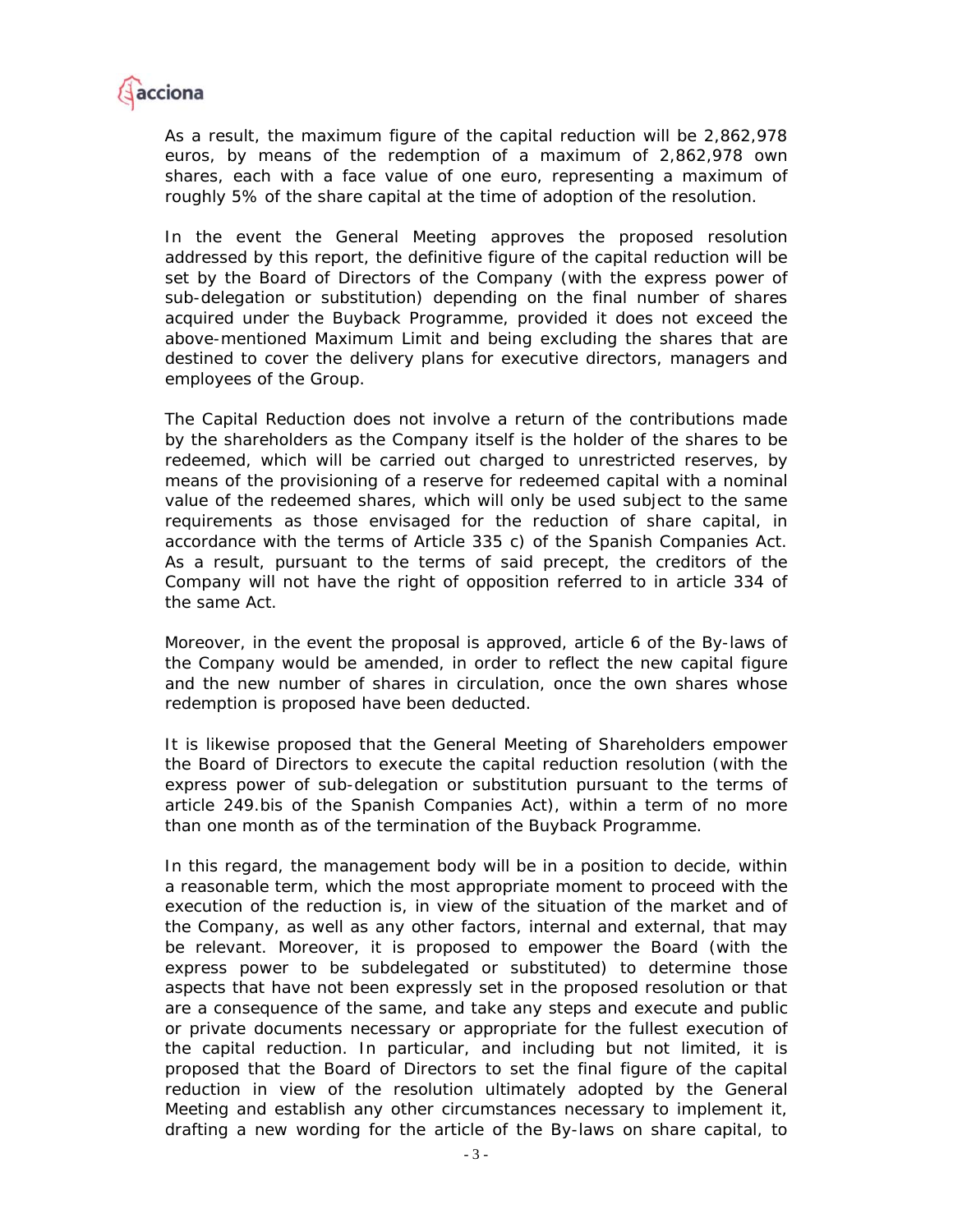

perform the necessary procedures and actions to requesting the de-listing and cancellation of the book entries of the shares that are redeemed, once the capital reduction resolution is executed, so that the redeemed shares are de-listed from the Spanish Securities Markets and the book entries are cancelled.

The resolution that the Board of Directors proposes for the approval of the Ordinary General Meeting of Shareholders in relation to this item of the Agenda is that transcribed below:

# **ITEM SIX:**

**REDUCTION OF SHARE CAPITAL BY MEANS OF THE REDEMPTION OF A MAXIMUM OF 2,862,978 OWN SHARES, REPRESENTING 5% OF THE CURRENT SHARE CAPITAL OF THE COMPANY, WITH THE EXCLUSION OF THE CREDITOR OPPOSITION RIGHT. DELEGATION OF POWERS TO THE BOARD OF DIRECTORS (WITH THE EXPRESS POWER OF SUB-DELEGATION OR SUBSTITUTION) IN ORDER TO SET THE OTHER CONDITIONS OF THE REDUCTION NOT ENVISAGED BY THE GENERAL MEETING, INCLUDING, AMONG OTHER MATTERS, THE POWER TO DRAFT A NEW WORDING OF ARTICLE 6 OF THE BY-LAWS REGARDING SHARE CAPITAL AND TO REQUEST THE DELISTING AND CANCELLATION OF THE ACCOUNTING RECORDS OF THE SHARES THAT ARE REDEEMED.** 

Motivation and appropriateness of the proposed resolution:

The Board of Directors of Acciona, in the context of the shareholder remuneration policy, considers it appropriate to reduce the share capital by means of the redemption of own shares of the Company. The main effect of this capital reduction will be an increase in the profit per share of the Company.

In order to do so, the Board of Directors, with the authorisation granted by the General Meeting of Shareholders held on 18 May 2017, approved a Share Buyback Programme on 26 February 2018 pursuant to article 5 Regulation (EU) No 596/2014 of the European Parliament and of the Council of 16 April 2014 on market abuse and Commission Delegated Regulation (EU) 2016/1052 of 8 March 2016 supplementing Regulation (EU) No 596/2014 of the European Parliament and of the Council with regard to regulatory technical standards for the conditions applicable to buy-back programmes and stabilisation measures, in order to reduce capital by means of the redemption of own shares and, to a lesser extent, comply with any obligations that may derive from the Share Delivery Programmes for executive directors, managers and employees of the Group (the "Buyback Programme" or the "Programme").

The Programme will affect a maximum of 2,862,978 shares, representing 5%, approximately, of the share capital of the Company and its monetary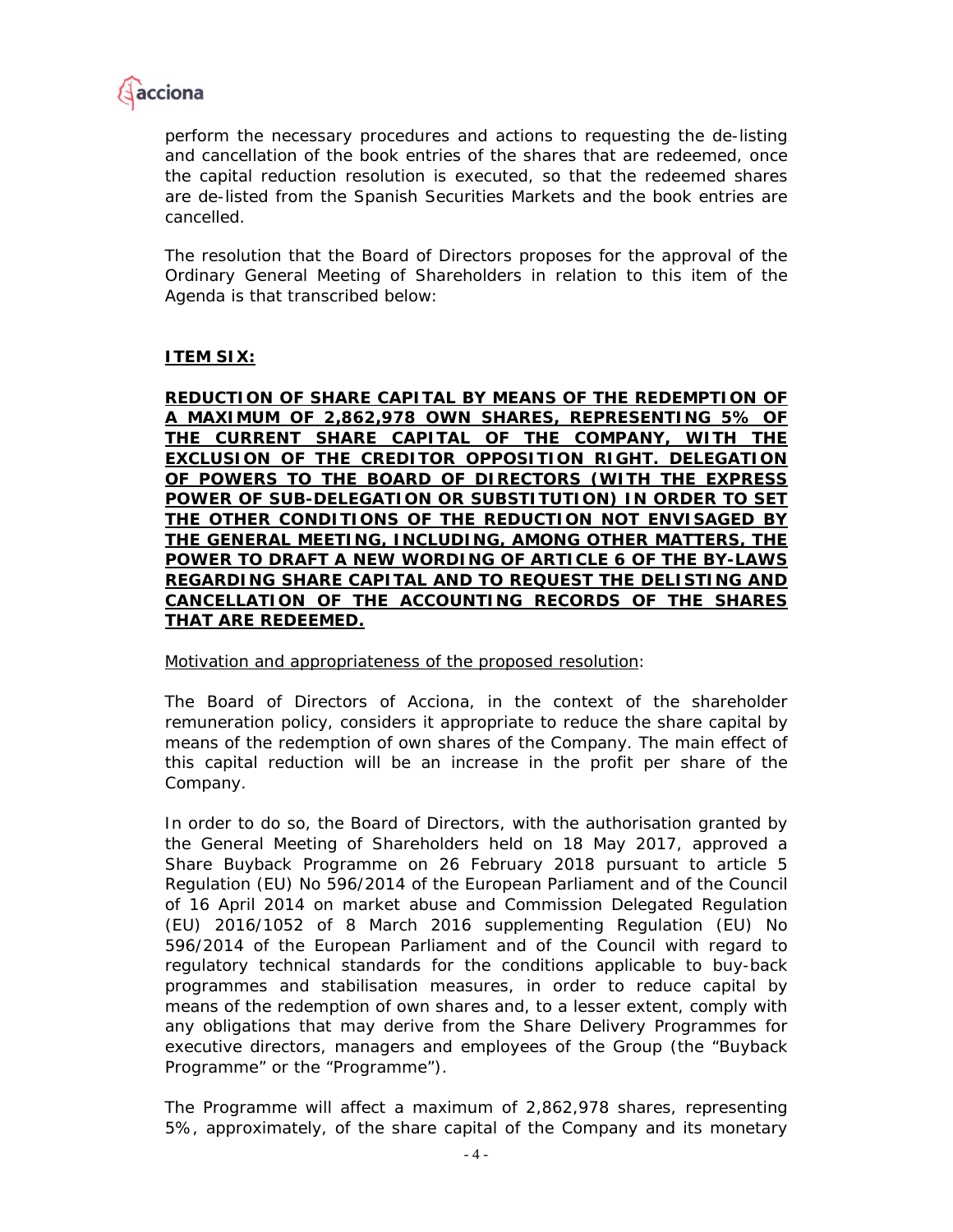

amount will total 233,332,707 euros. The shares will be purchased at market price, in accordance with the price and volume conditions established in article 3 of Regulation 2016/1052. The Programme will remain in force until 27 March 2019, although the Company may terminate the Programme if, prior to the deadline date set, it has acquired the maximum number of shares authorised by the Board of Directors or if any other circumstances arises that makes such action advisable.

The capital increase will only involve the redemption of own shares of the Company that it acquires under the Buyback Programme. The Programme, in addition to being the channel for acquiring part of the own shares to be redeemed in the Capital Reduction, also has the advantage of favouring the liquidity of the shares.

In accordance with the terms of articles 286 and 318 of the Spanish Companies Act, the Board of Directors has drawn up a report justifying the proposal and that can be consulted in a report justifying the proposal and that is at the disposal of the shareholders on the Company website: www.acciona.com

### **Proposed resolution:**

A) To reduce the share capital of ACCIONA, S.A. by the amount resulting from the sum of the aggregate nominal value, with the maximum of 2,862,978 euros (the "Maximum Limit"), of the own shares, each with a face of one euro, that are acquired for redemption via the Buyback Programme of up to 2,862,978 own shares that will be in force until 27 March 2019 at the latest, approved by the Board of Directors on 26 February 2018 pursuant to Regulation (EU) No 596/2014 of the European Parliament and of the Council of 16 April 2014 on market abuse and Commission Delegated Regulation (EU) 2016/1052 of 8 March 2016 supplementing Regulation (EU) No 596/2014 of the European Parliament and of the Council with regard to regulatory technical standards for the conditions applicable to buy-back programmes and stabilisation measures.

As a result, the maximum figure of the capital reduction will be 2,862,978 euros, by means of the redemption of a maximum of 2,862,978 own shares, each with a face value of one euro, representing a maximum of 5% of the share capital at the time of adoption of the resolution.

In accordance with what is set out below, the definitive figure of the capital reduction will be set by the Board of Directors of the Company (with the express power of sub-delegation or substitution) depending on the final number of shares acquired under the Buyback Programme, provided it does not exceed the above-mentioned Maximum Limit and excluding the shares that are destined to cover the delivery plans for executive directors, managers and employees of the Group.

Procedure for reduction, reserves used for this purpose and term of execution.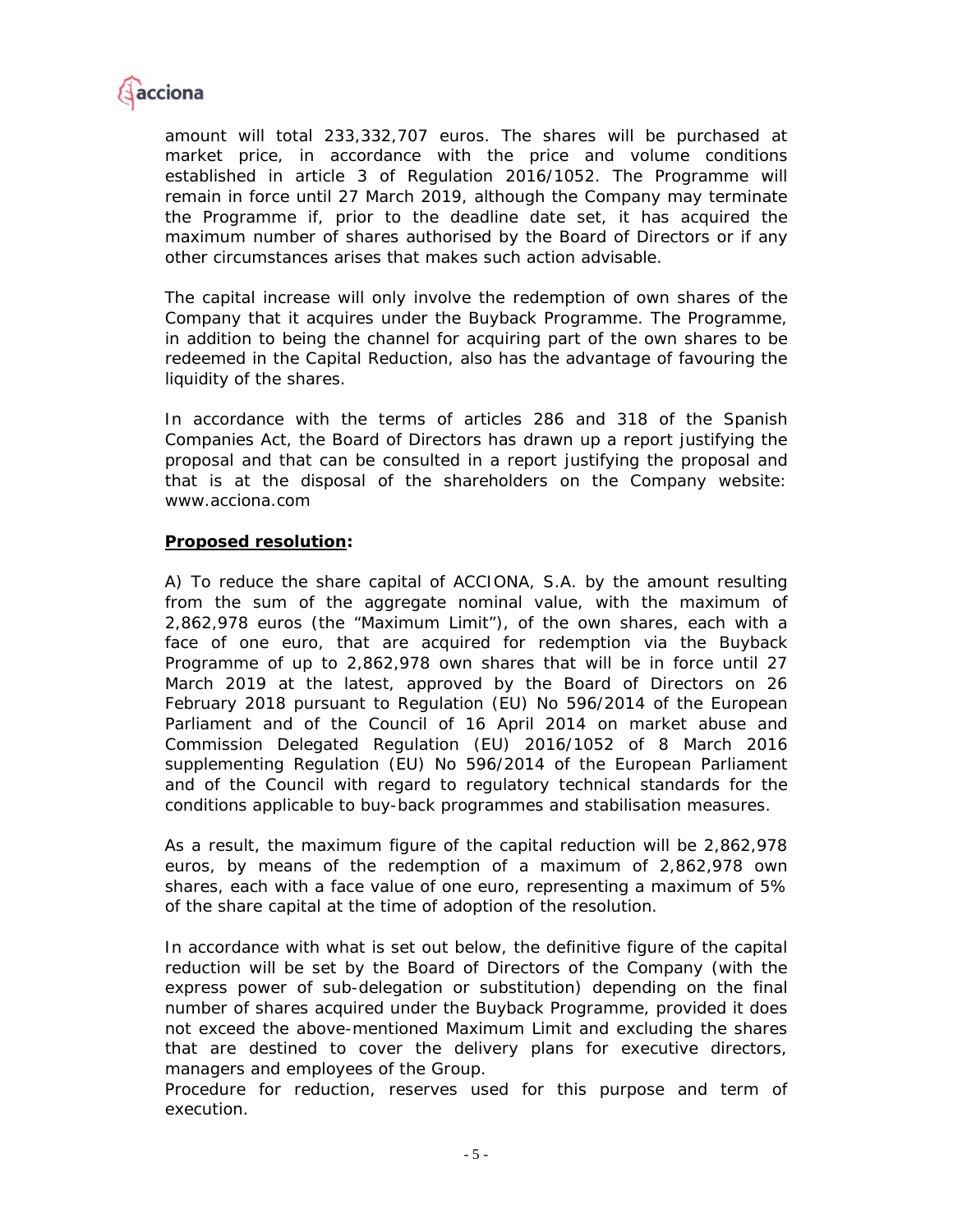

In accordance with the terms of Article 342 of the Spanish Companies Act, the capital reduction will be executed within the month following the finalisation of the Buyback Programme and, in any event, within one year following the date of adoption of this resolution.

The capital will be reduced by the sum of the amount corresponding to the number of own shares acquired under the Buyback Programme, excluding the shares that are destined to cover the delivery plans for executive directors, managers and employees of the Group as determined by the resolution of the Board of Directors, with the express power of subdelegation or substitution, in accordance with the terms of section B).

The Capital Reduction does not involve a return of the contributions made by the shareholders as the Company itself is the holder of the shares to be redeemed, which will be carried out charged to unrestricted reserves, by means of the provisioning of a reserve for redeemed capital with a nominal value of the redeemed shares, which will only be used subject to the same requirements as those envisaged for the reduction of share capital, in accordance with the terms of Article 335 c) of the Spanish Companies Act.

As a result, pursuant to the terms of said precept, the creditors of the Company will not have the right of opposition referred to in article 334 of the Spanish Companies Act in relation to the Capital Reduction.

B) To delegate to the Board of Directors, with the express power of subdelegation or substitution, so that, within a term of no more than one month as of termination of the Buyback Programme and, in any case within the year following the date of adoption of this agreement it can execute this resolution, determining those aspects that have not been expressly established in this resolution or that are a result of the same, and adopt the resolutions, take the action and execute the public or private documents necessary or appropriate for the fullest execution of this resolution, in particular, but not limited to, delegating the following powers to the Board of Directors, with the express power of sub-delegation or substitution:

(i) Set the final figure of the Capital Reduction in accordance with the terms of this resolution and establish any circumstances necessary in this regard, all in accordance with the conditions indicated above.

(ii) Declare the Capital Reduction closed and executed setting, in this regard, the final number of shares to be redeemed and, as such, the amount by which the share capital of the Company should be reduced according to the rules established in this resolution.

(iii) Draft a new wording for the article of the By-laws that sets the share capital so that it reflects the capital figure and number of shares in circulation due to the execution of the Capital Reduction.

(iv) Perform the formalities and actions necessary and present any documents required by the competent bodies so that, once the Company